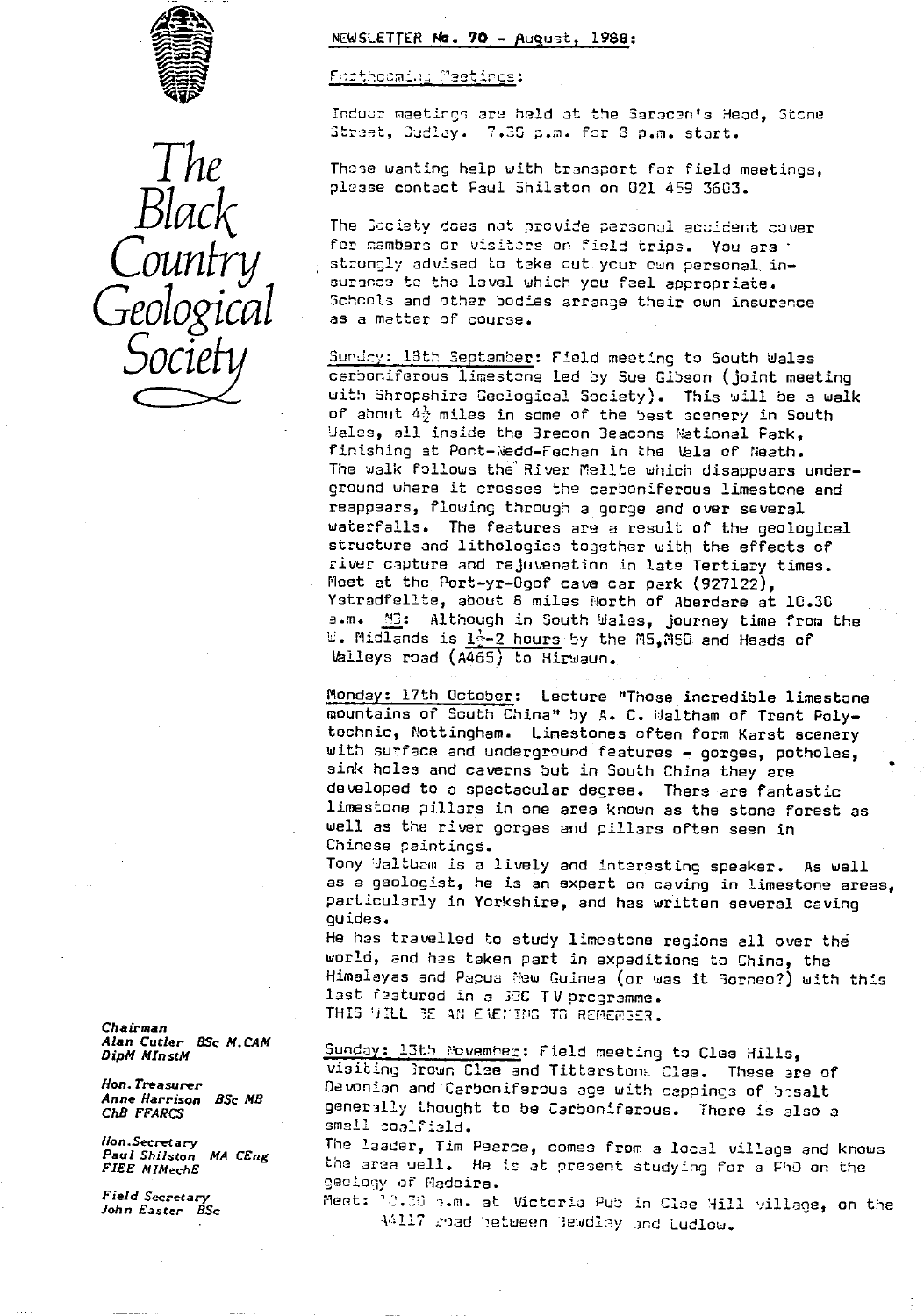Monday: 5th December: Lacture "The Racecourse colliery mine" by Nigel Chapman of the 31ack Country Museum (Mining Group).

The mining group have been researching on the history of coalmining in the flack Country, and are reconstructing a small mine on the Museum site. Ei,-sl's talk *will* describe their activities, and update members on their progress.

Monday: 16th January, 1989; Lecture on "Geology in Ireland" by Colin Reid, Keeper of Geology at the Dudley Museum.

Monday: 13th Feb: AGM at 7.45 p.m. followed at 8 p.m. by a talk by Paul Shilston "Yellowstone and Yosemite two great national parks." Yellowstone and Yosemite are probably the two most attractive national parks in the USA, and they *offer* interesting geological contrasts as well as breathtaking scenery.

Yellowstone has a great range of geothermal features - geysers, hot springs, fumaroles, mud pats - whilst Yosemite is a large granitic area showing ice-age glaciation effects.

Monday: 13th March: Lecture "The *Channel* Tunnel" by R.G. Rainford of Tarmac Construction. Tarmac Construction are one of the partners in the Euro-tunnel. consortium, and this lecture will describe some of the geological and civil engineering aspects of the tunnel project.

28th March-10th Aoril - MURCHISON SYMPOSIUM - an international symposium of the Silurian system, held at Keele University. It is planned to arrange a special

event on Friday 31st March when the symposium her c historical outing to Dudley.

Sunday: loth April: Field meeting -Tertiary dykes in South Staffs, led by Dr. David Thompson of Keele University Joint meeting with Shropshire Geological Society.

### Graham Hickman :

Many members will remember Graham Hickman, a long-standing society member who has spent the last 3<sup>3</sup> years in Egypt looking for oil. In that time he has got married - his wife Kerry is Welsh not Egyptian! - and they have now returned to England. We send them our congratulations and best wishes.

Graham has written an account of his time in Egypt, which ue publish in this newsletter:-

#### MyTime in Egypt :

 $-2 -$ 

 $\mathcal{L} \in \mathcal{S}$  .  $\mathcal{S}$ 

In the summer of 1984, 1 was asked if I would like tc go and work in Egypt. My enthusiasm for the posting must have been obvious because ay October 31st I was sat on a plane travelling to Cairo for what was supposed to be a two year posting. (It turned out to be a three and a half year posting! but that's a different story). My arrival in Egypt was heralded by a multitude of people clamouring over the rails to be the first in the family to hug the long awaited relative. For me, a work colleague saw to my safe arrival and booked inc into a hotel for a short period that turned out to be six months as *my* flat was not ready. One thing I learned in Cairo was patience. Never did I once get anything done 'today'. - it was always 'tomorrow'. Still they did teach me a word 'Maleesh' (that enabled me to put up *with the* delays)-meaning anything from, 'I'm sorry I backed into your car', to, 'I'm upset for you that your mother has passed away.' Needless to say it is a very wellused word! My work was fine once I had got used to the idea that many of the local staff needed to be taught how to help before they could do anything well. During *my* first year in Egypt I was responsible for organising several seismic surveys in the Gulf of Suez and *the* western Mediterranean. *I later became involved in* intarpretation of seismic data and monitored progress of several exploration wells. Egypt possesces many different geological sattings. The Sul? of Suez being a natu:ai ext nsion of the led Sea *rift is a* classical rift basin. In the *North of the* Sinai Peninsula, thrust tectonics are seen

and relate to the collision of the African Plate with Europa. The Mile Delta is a classical example of a long established delta.

During my first tuc weeks I did all the usual tourist sights end decided that once was quite anough when you are being hassled to death to *auy* a ticket to sea a pyramid that just happens to be immediately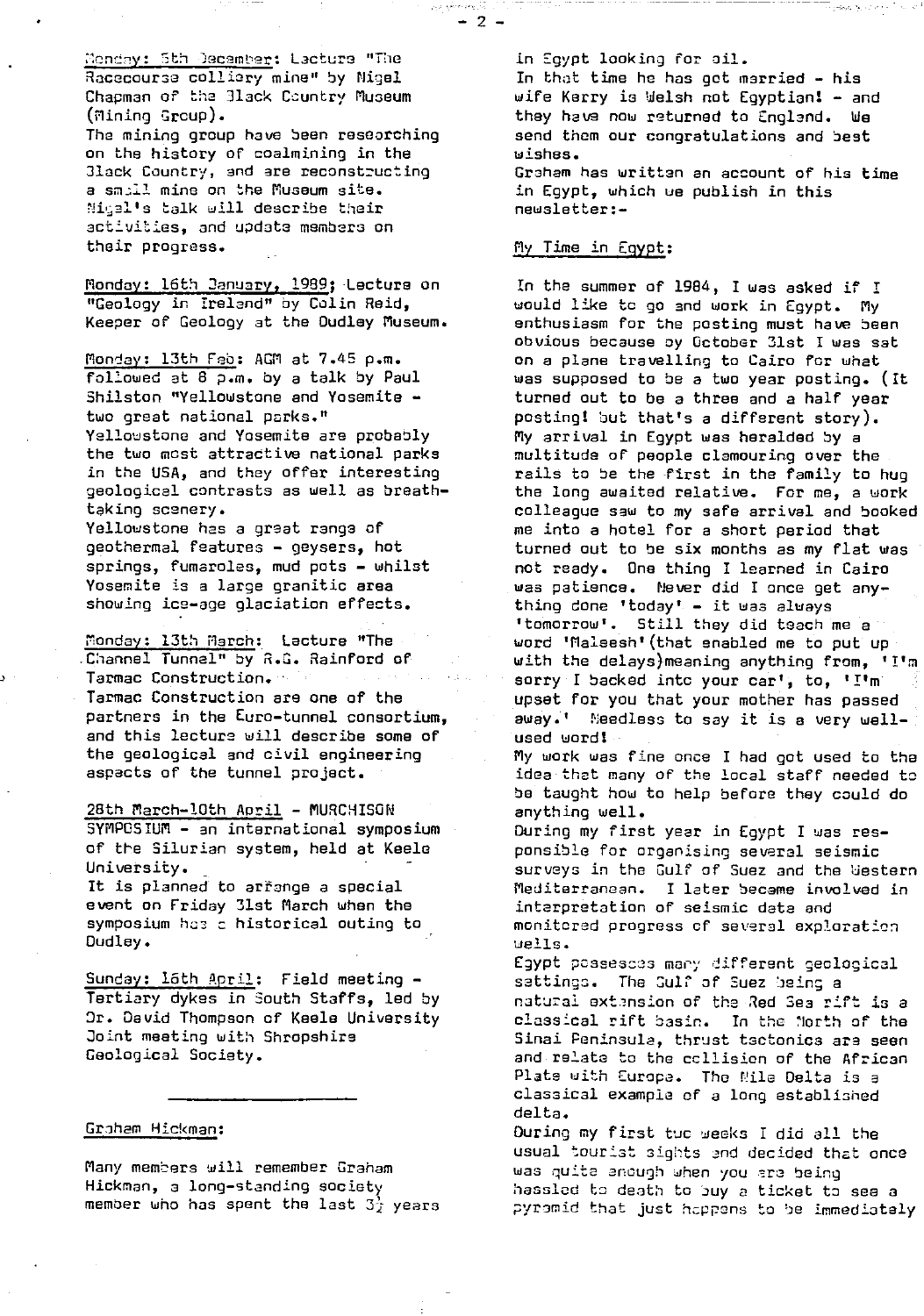in front of ycu and the man that you have amployed as your guide tells you that they were built by the Romans for the Pharaohs: Even my sparse knowladga of history told me it must be wrong. 3ut the excitement really began after I had bought myself a four wheel drive vehicle. Although I had to wait almost a year before it became legal, the wait was worth it. Meny times I travelled into unspailt desert and discovered so many wonders that there are too many to share with you.Howe ver, on a particular trip that my wife and I (yes, i also found a wife whilst in Cairo!) did regularly, was to a place in the desert called Dime (pronounced Deemay).

. . . . . . . . . .

The site was a Roman/Greek site that had been left alone by humanity for several hundred years. Lying around on the ground were pot shards too innumerable to mention, accompanied by Roman glass, bricks, and the occasional copper ring, fish hook, or glass bead. The walls of the town still stand about 30 feet high and the granary is still intact. it's a fascinating place to see.

3ut for me the most wonderful thing had to be the nearby escarpment. The escarpment exposes an Oligocene and Miocene section of deltaic through to shallow marine sediments. At almost every horizon numerous fossils can be found. Bone beds (which put the Ludlow 3one 3ed to shame) contain large fist sized fragments of reptile and mammal bones. Sharks teeth can also be found up to three inches long. On one trip a five year old girl found a huge sharks tooth that made all the geologists on the trip green with envy, but try as we might ours were miniscule. in comparison.

Over the whole escarpment, fossil remains abound. I have found such things as crocodile skin and bones, turtle shell and other parts of the animal. On one very memorable stroll in the desert I was delighted, to put it mildly, to discover an almost intact fish backbone. Such were the riches of the desert that we never came away from a trip without something remarkable. Sack at home my 'small' collection takes pride of place. It includes sharks teeth, crocodile skin, fish bones, numerous species of gastropod, ray teeth and of course fossilized wood. Shich brings me onto the final part of this short piece .......

Just on the outskirts of Cairo lies a mas\_iva forest of fcssil *zed wood. The* trees 311 seem tc be lying in the some direction and have no leaf fossil remains around, as for as I was able to make out. The fossils ranged in size from about S to 30 foot. It was the finest specimen of fossilized wood that I have ever seen. I have several pieces of wood in my collection one of them even has 311 the detail of a knot hole. So now I'm back at home. I miss my desert trips; I went to Whitby Bay to try to salve my longing but the one ommanite that I found didn't seem to hold the same kind c magic. I also miss my four wheel drive, I have a bicycle now! 3ut i do have my reminders, as my wife often tells me as she dusts them!

#### Committee *-flews:*

≌∷3 —

At the AGM held on 12th March, 1988 it was agreed that as there was a shortage of two ordinary committee members, the committee could co-opt two members, when occasion arose during the year. At the committee meeting on  $12$ th July, two members, Mrs. Janet Meakin and Peter Smith, were co-opted, and we would like to welcome them on to the committee.

### Publications:

 $'F$ ossil  $F$ orum $'$  - the international magizins for fossil collectors, by fossil collectors Gives the latest developments and discoveries in palaeontology. Published in a handy AS format with strong card cover on e quarterly basis. UK subscription £7.50. to:-Fossil Forum Subscription Department, Palaeo-Enterprise Publications, 39 Drake Avenue, Torquay, Devon TQ2 5JU. (far next four issues).

## New Earth Sciences 1988:-

Far further details an any of the following titles please write to Simon Gilford, Longman Group UK Ltd., Longman House, 3urnt Mill, Harlow, Essex, CM20 23E.

Order from loco! 'bookohop